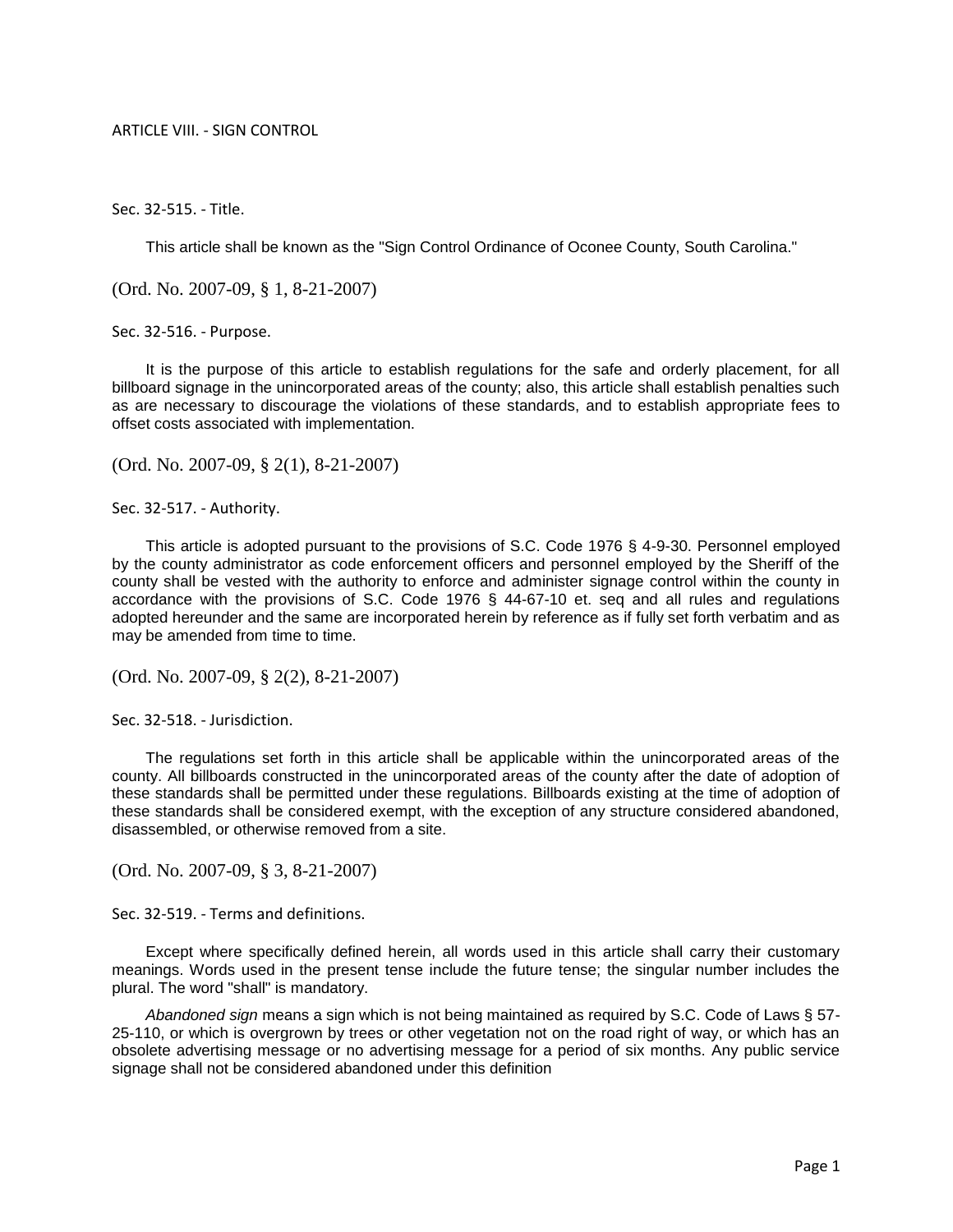*Billboard* means large format outdoor advertising displays or signs intended for viewing from extended distances. Billboards include but are not limited to 30-sheet posters, eight-sheet posters, vinylwrapped posters, bulletins, wall murals, and stadium/arena signage as defined by the Outdoor Advertising Association of America. Typically the sign area of a billboard ranges anywhere from 50 square feet to 672 square feet. means any (off-premise) sign that advertises goods, products, services, or facilities, or that directs persons to a different location from where the sign is located.

*Existing billboard* means for the purposes of these regulations, an 'existing billboard' shall be defined as any billboard either erected within the boundaries of the county prior to adoption of this article, or duly permitted by an agency of the county subsequent to adoption of this article.

*Four-lane road* means any public road or highway consisting of four or more travel lanes allowing traffic to flow in opposite directions, or a public road or highway consisting of two or more one-way travel lanes.

*Sign* means any sign structure or combination of sign structure and message in the form of outdoor sign, display, device, figure, painting, drawing, message, plaque, poster, billboard, advertising structure, advertisement, logo, symbol or other form which is designated, intended or used to advertise or inform, any part of the message or informative contents of which is visible from the main traveled way. The term does not include official traffic control signs, official markers, nor specific information panels erected, caused to be erected, or approved by the South Carolina Department of Transportation.

*Sign area* means the entire face of a sign, including the advertising surface and any framing, trim, or molding, but not including the supporting structure.

*Sign permit* means any permit, other than a building permit, obtained by an applicant from the county for the purpose of the construction or maintenance of a sign or billboard or a permit obtained for any temporary or political sign as defined by this article.

*Stacked billboards* means any billboard structure so configured to present two or more sign areas at different elevations and/or presenting two or more sign areas facing in the same direction.

*Two-lane road* means any public road or highway consisting of two travel lanes allowing traffic to flow in opposite directions. Such roads may or may not also have at various locations turning lanes, medians, islands, or other traffic control features designed to enhance the safe and efficient utilization of the thoroughfare.

(Ord. No. 2007-09, § 4, 8-21-2007)

Sec. 32-520. - Requirements for billboards and other commercial signs.

- (a) All billboards erected in the unincorporated areas of Oconee County shall be permitted under the provisions of this article.
- (b) No billboard visible (other than an in an incidental manner) from a four-lane road located within the unincorporated areas of the county, shall be erected within 1,300 feet of an existing billboard located on the same road. This distance shall be measured as the shortest route of ordinary pedestrian or vehicular travel along the public though fare from the location of an existing billboard to the proposed site.
- (c) Billboards Signs with a sign area greater than or equal to 50 square feet, but less than or equal to 75 square feet, shall be permitted on two lane roads, provided said billboardssigns are located no less than 1,300 feet from any existing or permitted billboards. No billboards signs with a sign area greater than 75 square feet shall be permitted on two lane roads.
- (d) No billboard shall be located along any federal, state, or county designated scenic highways or roadways.
- (e) Billboards permitted under these regulations shall impose no obvious hazards to any drivers, pedestrians, bicyclists, or other users of any public road in the unincorporated areas of Oconee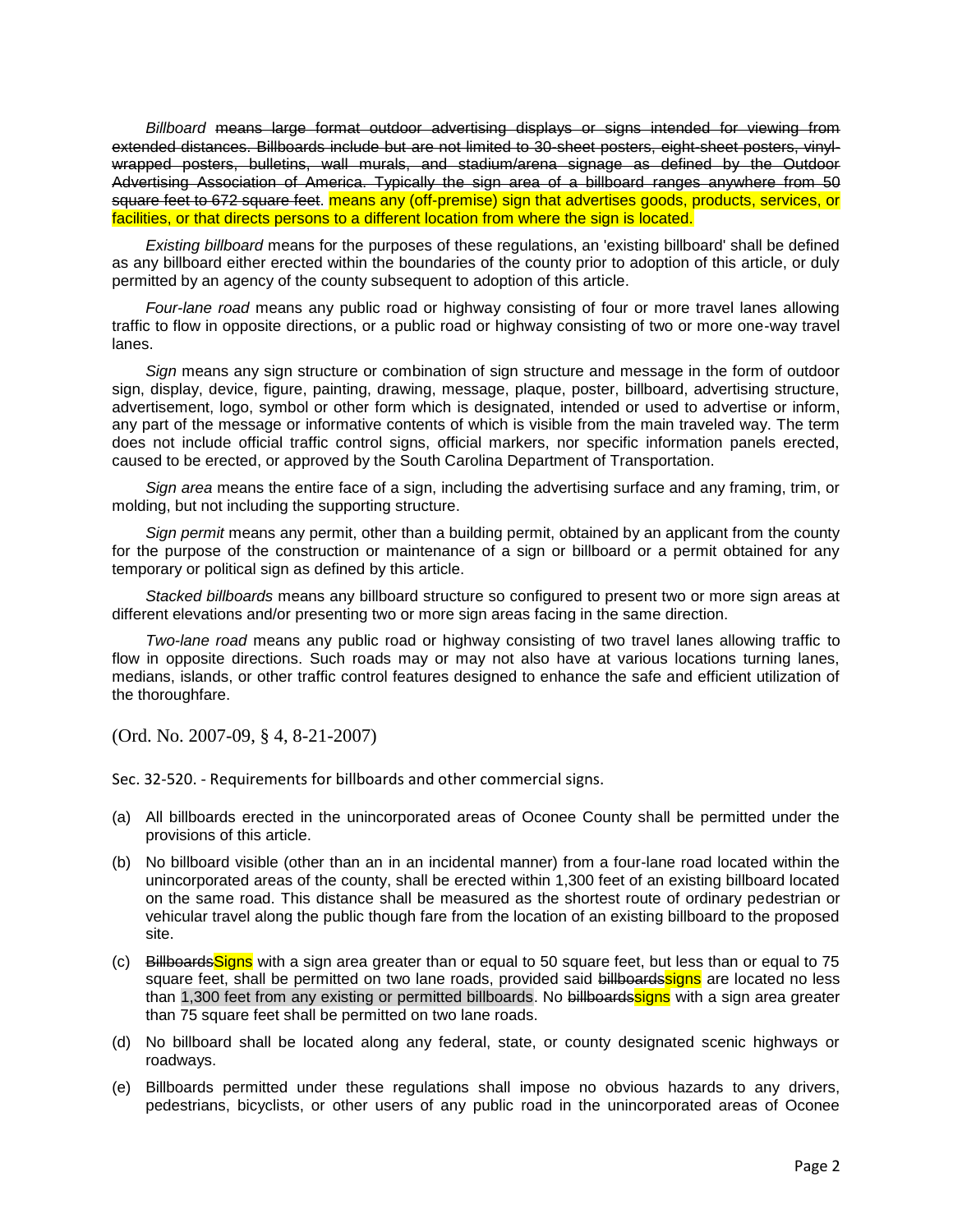County. as such, the following materials shall be submitted to the planning director at the time of application:

- (1) A completed application form;
- (2) A detailed site plan prepared and stamped by a surveyor licensed by the State of South Carolina, noting the proposed location of the structure, and verification that the new billboard meets with all location requirements set forth in this article;
- (3) A set of construction plans, to include all proposed lighting features. All plans submitted shall be stamped by appropriate professionals licensed by the State of South Carolina;
- (4) Appropriate fees.
- (e) No stacked billboards shall be permitted within the unincorporated areas of Oconee County.
- (f) An abandoned sign, as defined by this article, shall be removed by the owner of the sign or the owner of the property upon which the sign is located within 45 days of notification by an the county building official that the sign is an abandoned sign. The sign owner and/or the property owner may appeal the county's designation of the sign as an abandoned sign under this article to the magistrate's court of the county during the 45-day period to remove the sign. If the property owner files a timely appeal, the time period for removing the sign shall be tolled until the magistrate's court renders a decision. In the event that an abandoned sign is removed, the sign owner and/or the property owner shall have the right to replace the sign with a new sign of the same size and height and for the same location for a period of six months from the date of removal.

(Ord. No. 2007-09, § 5, 8-21-2007)

Sec. 32-521. - Exemptions.

Any sign or billboard with a sign area less than 50 square feet shall be exempted from these regulations.

(Ord. No. 2007-09, § 6, 8-21-2007)

Sec. 32-522. - Fees.

Fees shall be established for the cost of a billboard permit by resolution of the county council from time to time.

(Ord. No. 2007-09, § 7, 8-21-2007)

Sec. 32-523. - Permits.

Upon satisfactory completion of all requirements set forth in this article, the owner/agent shall be issued a land use permit by the planning director for construction of the billboard. The land use permit shall be valid for six months from the date of issue; the owner/agent may be granted a one-time six-month extension, provided a written request is submitted to the planning director no later than seven working days prior to the original expiration date. Request for extension shall include documentation of efforts to obtain other necessary permits and permissions needed to begin construction, specifically noting reason for extension request. Extensions shall be granted only to those projects that were delayed through no fault of the owner/agent of the billboard. The land use permit issued by the planning director shall in no way be construed to be a building permit needed to begin construction of a sign. No building permit, or other county-issued permit, certification or approval, shall be issued for a billboard or commercial sign prior to the issuance of the land use permit.